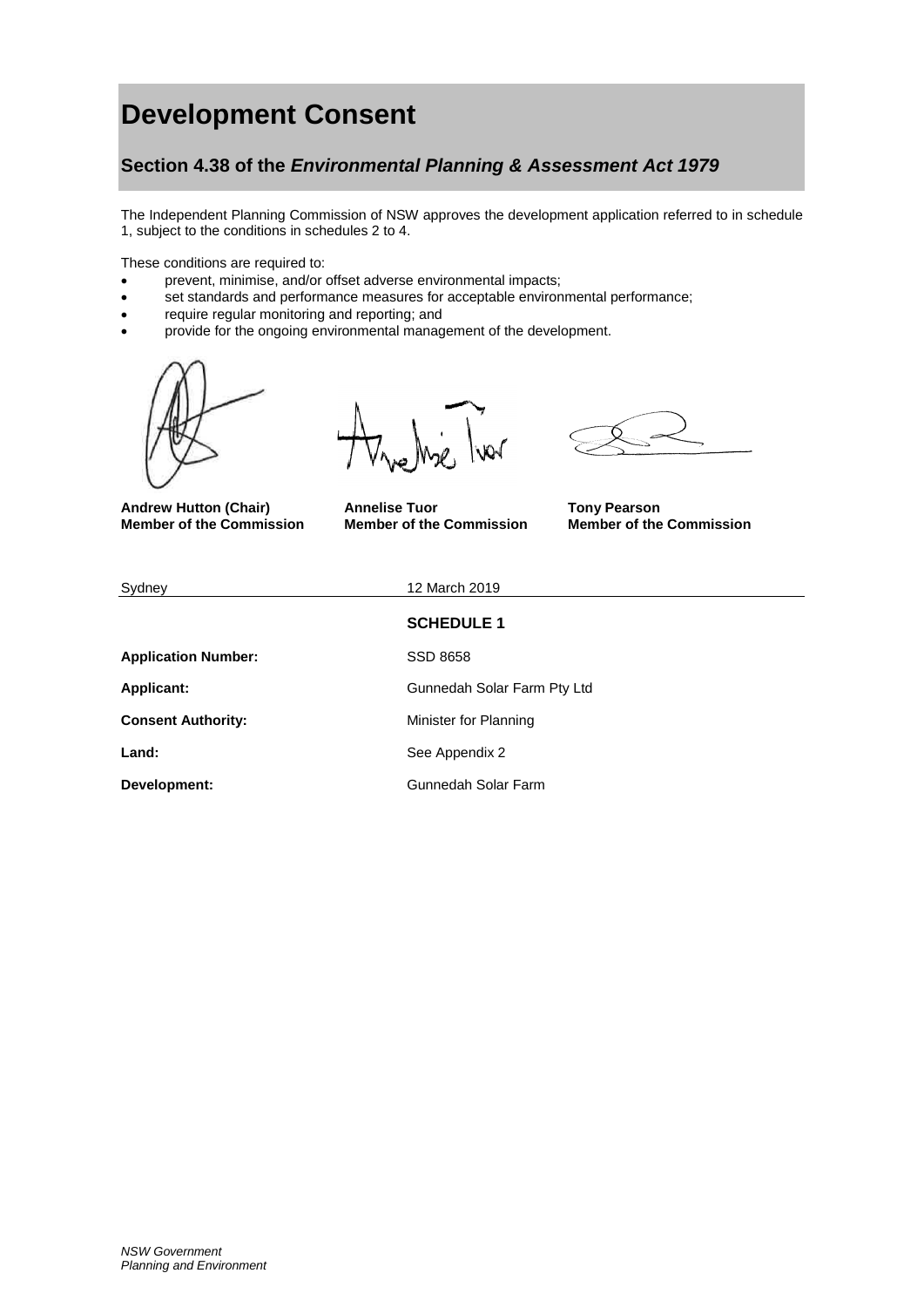# **TABLE OF CONTENTS**

| <b>DEFINITIONS</b>                                                                                                                                  | 3                                                         |
|-----------------------------------------------------------------------------------------------------------------------------------------------------|-----------------------------------------------------------|
| <b>ADMINISTRATIVE CONDITIONS</b>                                                                                                                    | 4                                                         |
| Obligation to Minimise Harm to the Environment<br><b>Terms of Consent</b><br><b>Final Layout Plans</b>                                              | 4<br>4<br>$\overline{4}$                                  |
| Upgrading of Solar Panels and Ancillary Infrastructure<br>Work as Executed Plans<br>Notification of Department<br><b>Structural Adequacy</b>        | 4<br>$\overline{4}$<br>4<br>$\overline{4}$                |
| <b>Demolition</b><br>Protection of Public Infrastructure<br>Operation of Plant and Equipment<br>Subdivision                                         | 5<br>5<br>5<br>5                                          |
| <b>ENVIRONMENTAL CONDITIONS - GENERAL</b>                                                                                                           | 6                                                         |
| Transport<br>Landscaping<br>Land Management<br>Amenity<br>Heritage<br>Soil & Water<br>Hazards<br>Waste<br>Decomissioning & Rehabilitation           | 6<br>$\overline{7}$<br>8<br>8<br>9<br>9<br>10<br>11<br>11 |
| ENVIRONMENTAL MANAGEMENT, REPORTING AND AUDITING                                                                                                    | 12                                                        |
| <b>Environmental Management</b><br>Incident Notification<br>Non-Compliance Notification<br>Independent Environmental Audit<br>Access to Information | 12<br>12<br>13<br>13<br>13                                |
| <b>APPENDIX 1: GENERAL LAYOUT OF DEVELOPMENT</b>                                                                                                    | 14                                                        |
| <b>APPENDIX 2: SCHEDULE OF LAND</b>                                                                                                                 | 15                                                        |
| APPENDIX 3: OVER-DIMENSIONAL AND HEAVY VEHICLE ACCESS ROUTE RESTRICTIONS 16                                                                         |                                                           |
| <b>APPENDIX 4: SITE PERIMETER SECURITY FENCING</b>                                                                                                  | 17                                                        |
| <b>APPENDIX 5: SUBDIVISION PLAN</b>                                                                                                                 | 18                                                        |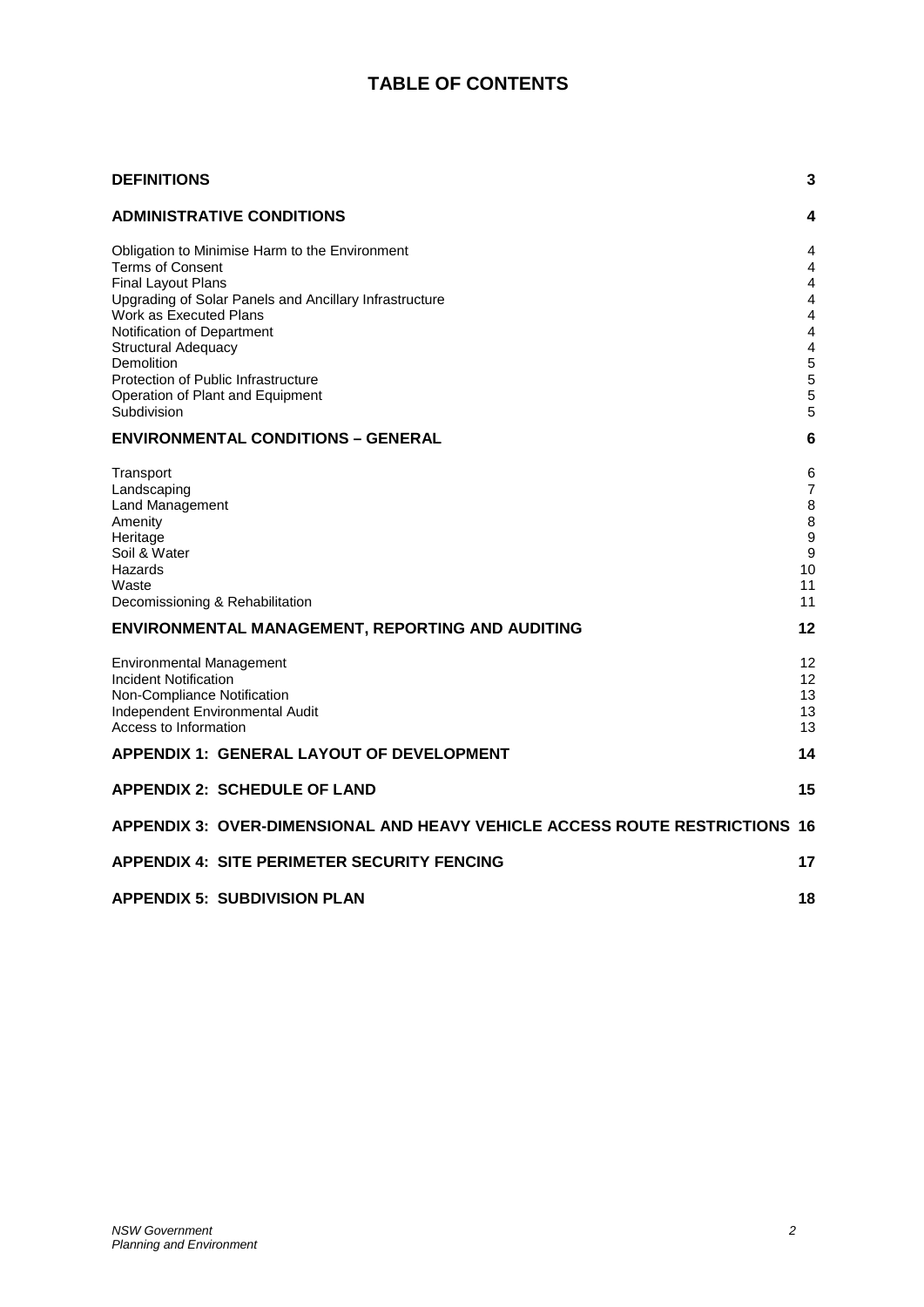# **DEFINITIONS**

<span id="page-2-0"></span>

| Aboriginal stakeholders                                                                                   | Aboriginal stakeholders registered for cultural heritage consultation for the<br>development                                                                                                                                                                                                                                                                                                                                                                                                                                                                                                                                                                                                                                                      |  |  |  |  |  |
|-----------------------------------------------------------------------------------------------------------|---------------------------------------------------------------------------------------------------------------------------------------------------------------------------------------------------------------------------------------------------------------------------------------------------------------------------------------------------------------------------------------------------------------------------------------------------------------------------------------------------------------------------------------------------------------------------------------------------------------------------------------------------------------------------------------------------------------------------------------------------|--|--|--|--|--|
| Applicant                                                                                                 | Gunnedah Solar Farm Pty Ltd, or any person who seeks to carry out the development                                                                                                                                                                                                                                                                                                                                                                                                                                                                                                                                                                                                                                                                 |  |  |  |  |  |
| Cessation of operations<br>Conditions of this consent<br>Construction                                     | approved under this consent<br>Operation of the development has ceased for a continuous period of 12 months<br>Conditions contained in Schedules 1 to 4 inclusive<br>The construction of the development, including but not limited to the carrying out of<br>any earthworks on site and the construction of solar panels and any ancillary<br>infrastructure (but excludes any upgrades to the public road network required under<br>this consent, installation of fencing, artefact survey, overhead line safety marking,                                                                                                                                                                                                                       |  |  |  |  |  |
| Council<br>Decommissioning<br>Department<br>Development<br>Development footprint<br>Dol L&W<br><b>EIS</b> | geotechnical drilling and/or surveying)<br><b>Gunnedah Shire Council</b><br>The removal of solar panels and ancillary infrastructure and rehabilitation of the site<br>Department of Planning and Environment<br>The development as described in the EIS<br>The area within the site on which the components of the project will be constructed<br>Department of Industry - Lands & Water Division<br>The environmental impact statement for the Gunnedah Solar Farm dated 17 April<br>2018, the associated response to submission dated 29 June 2018, the additional<br>information provided by the Applicant to the Department dated 13, 20, 28 and 30<br>August 2018 and 7, 13, 17 September 2018 and the subdivision plan (see Appendix<br>5) |  |  |  |  |  |
| EP&A Act                                                                                                  | Environmental Planning and Assessment Act 1979                                                                                                                                                                                                                                                                                                                                                                                                                                                                                                                                                                                                                                                                                                    |  |  |  |  |  |
| <b>EPA</b><br>Feasible                                                                                    | <b>Environment Protection Authority</b><br>Feasible relates to engineering considerations and what is practical to build or<br>implement                                                                                                                                                                                                                                                                                                                                                                                                                                                                                                                                                                                                          |  |  |  |  |  |
| Heavy vehicle                                                                                             | A vehicle that has a combined Gross Vehicle Mass or Aggregate Trailer Mass of more<br>than 4.5 tonnes                                                                                                                                                                                                                                                                                                                                                                                                                                                                                                                                                                                                                                             |  |  |  |  |  |
| Heritage item                                                                                             | An item as defined under the Heritage Act 1977 and/or an Aboriginal Object or                                                                                                                                                                                                                                                                                                                                                                                                                                                                                                                                                                                                                                                                     |  |  |  |  |  |
| Incident                                                                                                  | Aboriginal Place as defined under the National Parks and Wildlife Act 1974<br>A set of circumstances that causes or threatens to cause material harm to the<br>environment                                                                                                                                                                                                                                                                                                                                                                                                                                                                                                                                                                        |  |  |  |  |  |
| Material harm                                                                                             | Is harm that:                                                                                                                                                                                                                                                                                                                                                                                                                                                                                                                                                                                                                                                                                                                                     |  |  |  |  |  |
|                                                                                                           | involves actual or potential harm to the health or safety of human beings or to                                                                                                                                                                                                                                                                                                                                                                                                                                                                                                                                                                                                                                                                   |  |  |  |  |  |
|                                                                                                           | ecosystems that is not trivial; or<br>results in actual or potential loss or property damage of an amount, or amounts<br>$\bullet$<br>in aggregate, exceeding \$10,000 (such loss includes the reasonable costs and<br>expenses that would be incurred in taking all reasonable and practicable<br>measures to prevent, mitigate or make good harm to the environment                                                                                                                                                                                                                                                                                                                                                                             |  |  |  |  |  |
| Minister<br>Minimise                                                                                      | Minister for Planning, or delegate<br>Implement all reasonable and feasible mitigation measures to reduce the impacts of                                                                                                                                                                                                                                                                                                                                                                                                                                                                                                                                                                                                                          |  |  |  |  |  |
|                                                                                                           | the development                                                                                                                                                                                                                                                                                                                                                                                                                                                                                                                                                                                                                                                                                                                                   |  |  |  |  |  |
| Non-compliance                                                                                            | An occurrence, set of circumstances or development that is a breach of this consent<br>but is not an incident                                                                                                                                                                                                                                                                                                                                                                                                                                                                                                                                                                                                                                     |  |  |  |  |  |
| OEH<br>Operation                                                                                          | Office of Environment and Heritage<br>The operation of the development, but does not include commissioning trials of                                                                                                                                                                                                                                                                                                                                                                                                                                                                                                                                                                                                                              |  |  |  |  |  |
| Over-dimensional vehicle                                                                                  | equipment or use of temporary facilities<br>Over-mass and/or over-size/length vehicles                                                                                                                                                                                                                                                                                                                                                                                                                                                                                                                                                                                                                                                            |  |  |  |  |  |
| POEO Act                                                                                                  | Protection of the Environment Operations Act 1997                                                                                                                                                                                                                                                                                                                                                                                                                                                                                                                                                                                                                                                                                                 |  |  |  |  |  |
| Public infrastructure                                                                                     | Linear and related infrastructure that provides services to the general public, such as<br>roads, railways, water supply, drainage, sewerage, gas supply, electricity, telephone,<br>telecommunications, irrigation channels, drainage channels                                                                                                                                                                                                                                                                                                                                                                                                                                                                                                   |  |  |  |  |  |
| Reasonable                                                                                                | Reasonable relates to the application of judgement in arriving at a decision, taking<br>into account: mitigation benefits, cost of mitigation versus benefits provided,<br>community views and the nature and extent of potential improvements                                                                                                                                                                                                                                                                                                                                                                                                                                                                                                    |  |  |  |  |  |
| Rehabilitation                                                                                            | The restoration of land disturbed by the development to a good condition, to ensure it                                                                                                                                                                                                                                                                                                                                                                                                                                                                                                                                                                                                                                                            |  |  |  |  |  |
| <b>RFS</b><br><b>RMS</b>                                                                                  | is safe, stable and non-polluting<br><b>Rural Fire Service</b><br><b>Roads and Maritime Services</b>                                                                                                                                                                                                                                                                                                                                                                                                                                                                                                                                                                                                                                              |  |  |  |  |  |
| Secretary                                                                                                 | Secretary of the Department, or nominee                                                                                                                                                                                                                                                                                                                                                                                                                                                                                                                                                                                                                                                                                                           |  |  |  |  |  |
| Site<br>Temporary facilities                                                                              | As shown in Appendix 1 and listed in Appendix 2<br>Temporary facilities used for the construction, upgrading and/or decommissioning of<br>the development, including but not limited to temporary site offices and compounds,                                                                                                                                                                                                                                                                                                                                                                                                                                                                                                                     |  |  |  |  |  |
| Upgrading                                                                                                 | materials storage compounds, maintenance workshops, or material stockpiles<br>The augmentation and/or replacement of solar panels and ancillary infrastructure on                                                                                                                                                                                                                                                                                                                                                                                                                                                                                                                                                                                 |  |  |  |  |  |
| Vehicle movement                                                                                          | site (excluding maintenance)<br>One vehicle entering and leaving the site                                                                                                                                                                                                                                                                                                                                                                                                                                                                                                                                                                                                                                                                         |  |  |  |  |  |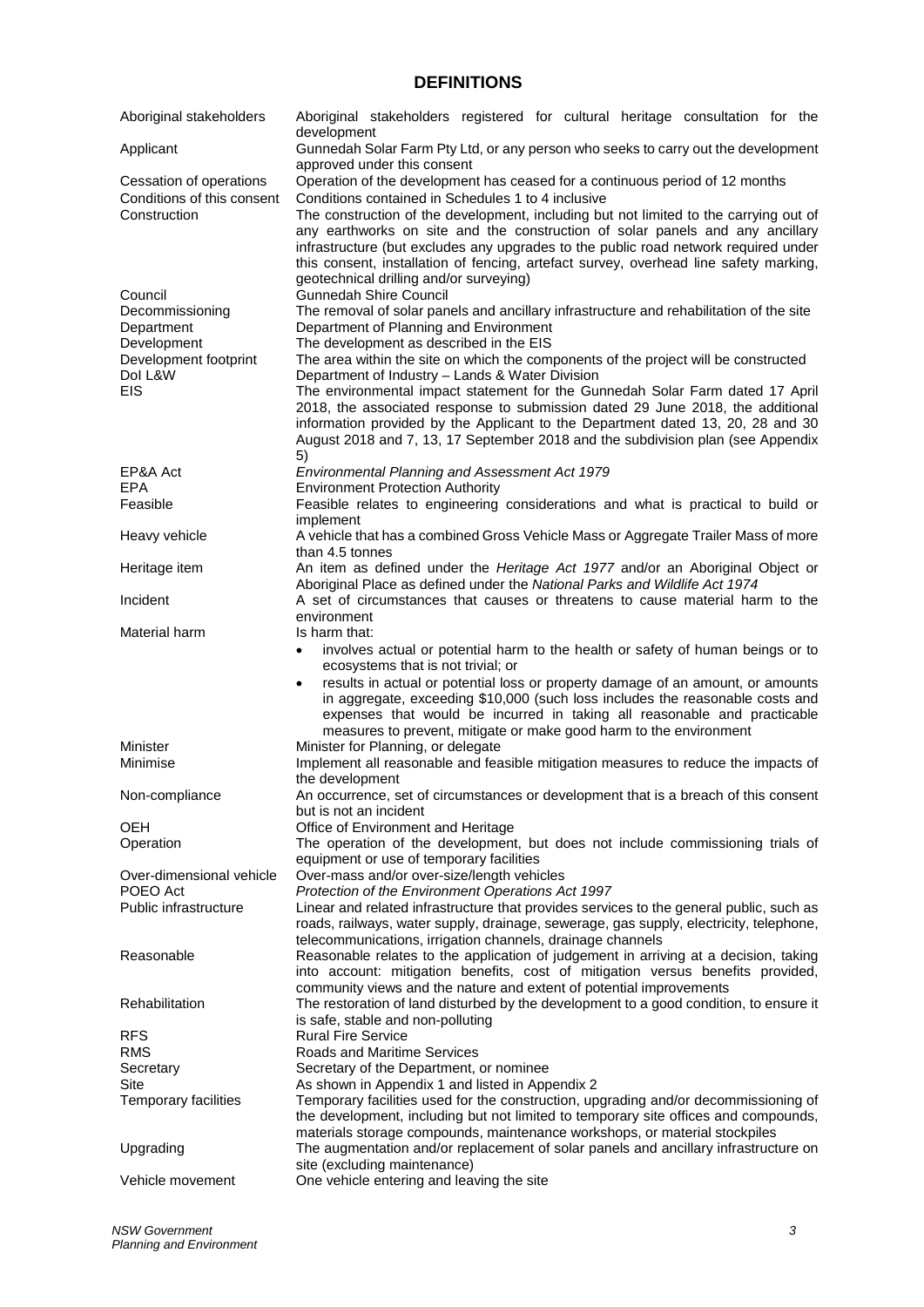# **SCHEDULE 2 ADMINISTRATIVE CONDITIONS**

# <span id="page-3-1"></span><span id="page-3-0"></span>**OBLIGATION TO MINIMISE HARM TO THE ENVIRONMENT**

1. In meeting the specific environmental performance criteria established under this consent, the Applicant must implement all reasonable and feasible measures to prevent and/or minimise any material harm to the environment that may result from the construction, operation, upgrading or decommissioning of the development.

# <span id="page-3-2"></span>**TERMS OF CONSENT**

- 2. The Applicant must carry out the development:
	- (a) generally in accordance with the EIS; and
	- $\overrightarrow{b}$  in accordance with the conditions of this consent.

*Note: The general layout of the development is shown in Appendix 1.*

- 3. If there is any inconsistency between the above documents, the most recent document must prevail to the extent of the inconsistency. However, the conditions of this consent must prevail to the extent of any inconsistency.
- 4. The Applicant must comply with any requirement/s of the Secretary arising from the Department's assessment of:
	- (a) any strategies, plans or correspondence that are submitted in accordance with this consent;<br>(b) any reports, reviews or audits commissioned by the Department regarding compliance
	- any reports, reviews or audits commissioned by the Department regarding compliance with this consent; and
	- (c) the implementation of any actions or measures contained in these documents.

#### <span id="page-3-3"></span>**FINAL LAYOUT PLANS**

5. Prior to the commencement of construction, the Applicant must submit detailed plans of the final layout of the development to the Secretary, including details on the siting of solar panels and ancillary infrastructure.

## <span id="page-3-4"></span>**UPGRADING OF SOLAR PANELS AND ANCILLARY INFRASTRUCTURE**

6. Over time, the Applicant may upgrade the solar panels and ancillary infrastructure on site provided these upgrades remain within the approved development footprint of the site. Prior to carrying out any such upgrades, the Applicant must provide revised layout plans and project details of the development to the Secretary incorporating the proposed upgrades.

# <span id="page-3-5"></span>**WORK AS EXECUTED PLANS**

7. Prior to the commencement of operations, or following the upgrades of any solar panels or ancillary infrastructure, the Applicant must submit work as executed plans of the development to the Department.

## <span id="page-3-6"></span>**NOTIFICATION OF DEPARTMENT**

8. Prior to the commencement of construction, operations, upgrading or decommissioning of the development or the cessation of operations, the Applicant must notify the Department in writing of the date of commencement, or cessation, of the relevant phase.

#### <span id="page-3-7"></span>**STRUCTURAL ADEQUACY**

9. The Applicant must ensure that all new buildings and structures, and any alterations or additions to existing buildings and structures, are constructed in accordance with the relevant requirements of the *Building Code of Australia*.

*Notes:*

- *Under Part 4A of the EP&A Act, the Applicant is required to obtain construction and occupation certificates for the proposed building works.*
- *Part 8 of the EP&A Regulation sets out the requirements for the certification of the development.*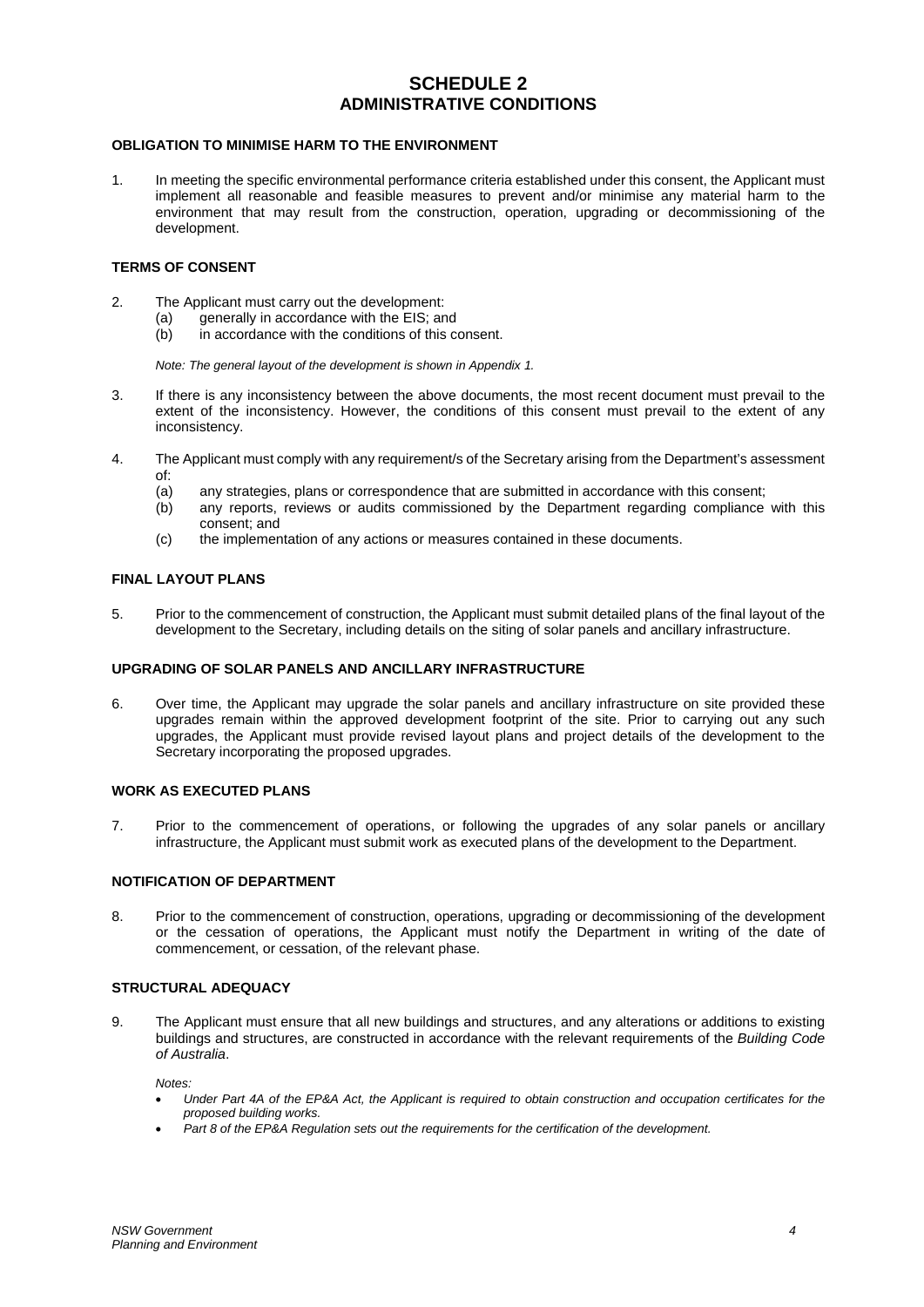# <span id="page-4-0"></span>**DEMOLITION**

10. The Applicant must ensure that all demolition work on site is carried out in accordance with *Australian Standard AS 2601-2001: The Demolition of Structures*, or its latest version.

## <span id="page-4-1"></span>**PROTECTION OF PUBLIC INFRASTRUCTURE**

- 11. Unless the Applicant and the applicable authority agree otherwise, the Applicant must:
	- (a) repair, or pay the full costs associated with repairing, any public infrastructure that is damaged by the development; and
	- (b) relocate, or pay the full costs associated with relocating, any public infrastructure that needs to be relocated as a result of the development.

This condition does not apply to the upgrade and maintenance of the road network, which is expressly provided for in the conditions of this consent.

# <span id="page-4-2"></span>**OPERATION OF PLANT AND EQUIPMENT**

- 12. The Applicant must ensure that all plant and equipment used on site, or in connection with the development, is:<br>(a)
	- maintained in a proper and efficient condition; and
	- (b) operated in a proper and efficient manner.

# <span id="page-4-3"></span>**SUBDIVISION**

13. The Applicant may subdivide the site to create three new allotments, as identified in the figure in Appendix 5 and in accordance with the requirements of the EP&A Act and EP&A Regulation.

*Notes:*

- *Under Part 6 of the EP&A Act, the Applicant is required to obtain a subdivision certificate for a plan of subdivision.*
- *Division 4 of Part 8 of the EP&A Regulation sets out the application requirements for subdivision certificates*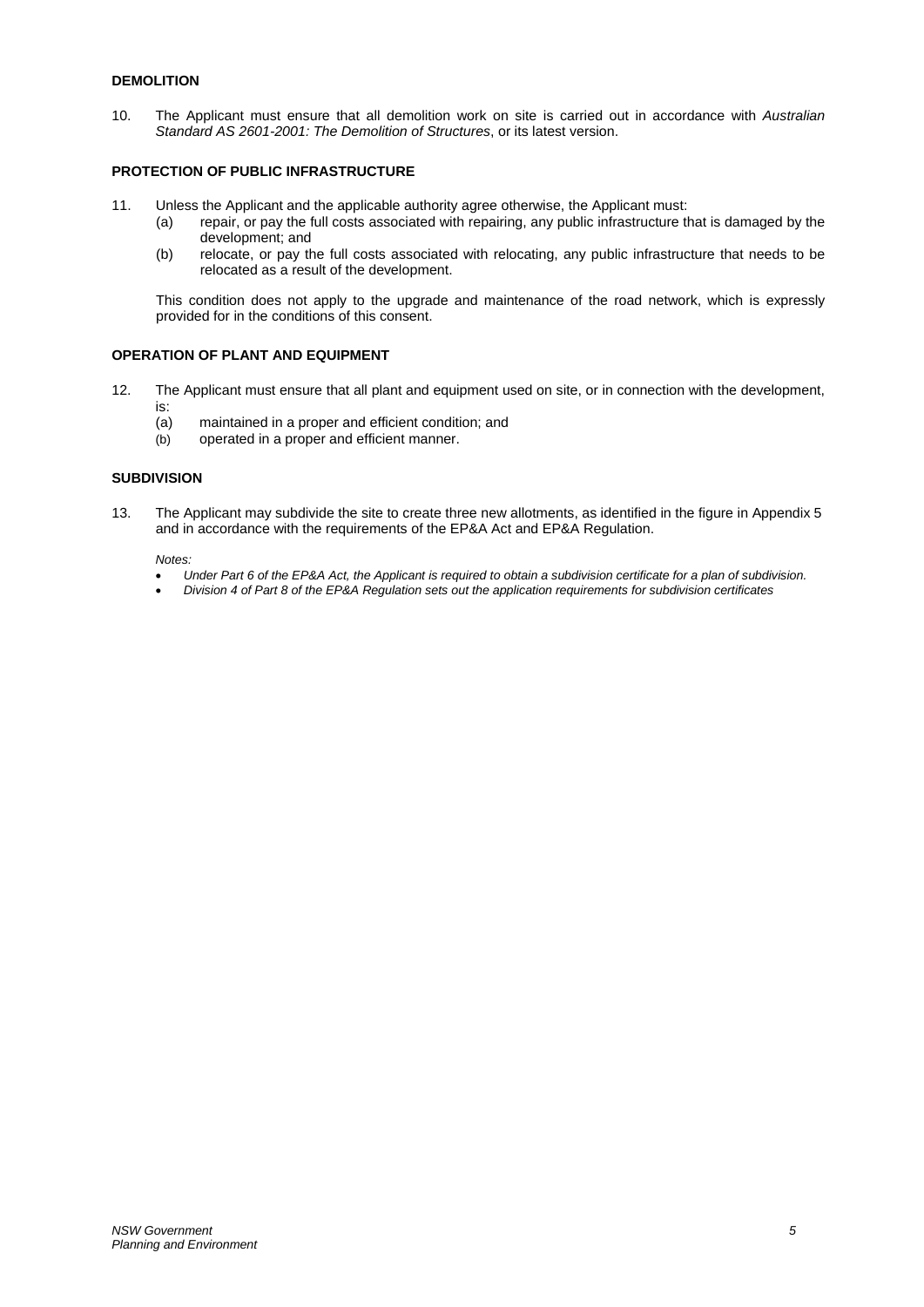# **SCHEDULE 3 ENVIRONMENTAL CONDITIONS – GENERAL**

# <span id="page-5-1"></span><span id="page-5-0"></span>**TRANSPORT**

#### **Over-Dimensional and Heavy Vehicle Restrictions**

- 1. The Applicant must ensure that the:
	- (a) development does not generate more than:
		- 50 heavy vehicle movements a day during construction, upgrading or decommissioning;
		- 2 over-dimensional vehicle movements during construction, upgrading or decommissioning;
		- 5 heavy vehicle movements a day during operations;
		- on the public road network; and
	- (b) length of any vehicles (excluding over-dimensional vehicles) used for the development does not exceed 26 metres,

unless the Secretary agrees otherwise.

2. The Applicant must keep accurate records of the number of heavy vehicles entering or leaving the site each day.

#### **Designated Over-Dimensional and Heavy Vehicle Access Route**

3. All over-dimensional and heavy vehicles associated with the development must travel to and from the site via Kamilaroi Highway, Blue Vale Road, Old Blue Vale Road, Kelvin Road, Orange Grove Road and the approved site access point, as identified in the figure in Appendix 3.

*Note: The Applicant is required to obtain relevant permits under the Heavy Vehicle National Law (NSW) for the use of overdimensional vehicles on the road network.*

## **Road Upgrades**

- 4. Prior to the commencement of construction, the Applicant must:
	- (a) upgrade Old Blue Vale Road a minimum of 100 m from its intersection with both Kelvin Road and Blue Vale Road to a standard that allows two-way heavy vehicle movements, in accordance with the *Austroads Guide to Road Design* (as amended by RMS supplements); and
	- (b) remove loose gravel material at the Old Blue Vale Road and Kelvin Road intersection,

to the satisfaction of the relevant road authority.

## **Cost Sharing – Road Upgrades**

5. If the applicant of the Orange Grove Solar Project (SSD 8882) pays for the road upgrades required in conditions 4 of schedule 3 of this consent, and the Applicant proceeds with the construction of this development, then the Applicant must pay the applicant of the Orange Grove Solar Project half of the cost of the relevant road upgrades.

If there is a dispute about the payment of these costs, then either party may refer the matter to the Secretary for resolution. The Secretary's decision on the matter must be final and binding on both parties.

#### **Site Access**

6. Prior to the commencement of construction, the Applicant must upgrade the site access point off Orange Grove Road (shown in Appendix 1) with a Rural Property Access type treatment to cater for the largest vehicle accessing the site, including sealing the on-site access road a minimum of 30 m from its intersection with Orange Grove Road, in accordance with the *Austroads Guide to Road Design* (as amended by RMS supplements), to the satisfaction of Council.

## **Road Maintenance**

- 7. The Applicant must:
	- (a) undertake a dilapidation survey of the condition of the heavy vehicle transport route along Blue Vale Road, Old Blue Vale Road, Kelvin Road and Orange Grove Road in accordance with any relevant Austroads standards or guidelines:
		- prior to the commencement of construction, upgrading and/or decommissioning works;
		- within 1 month of the completion of construction, upgrading and/or decommissioning works;
	- (b) rehabilitate or make good any damage to the road that could endanger road safety prior to the commencement of upgrading and/or decommissioning works; and
	- (c) rehabilitate and/or make good any development-related damage to these roads: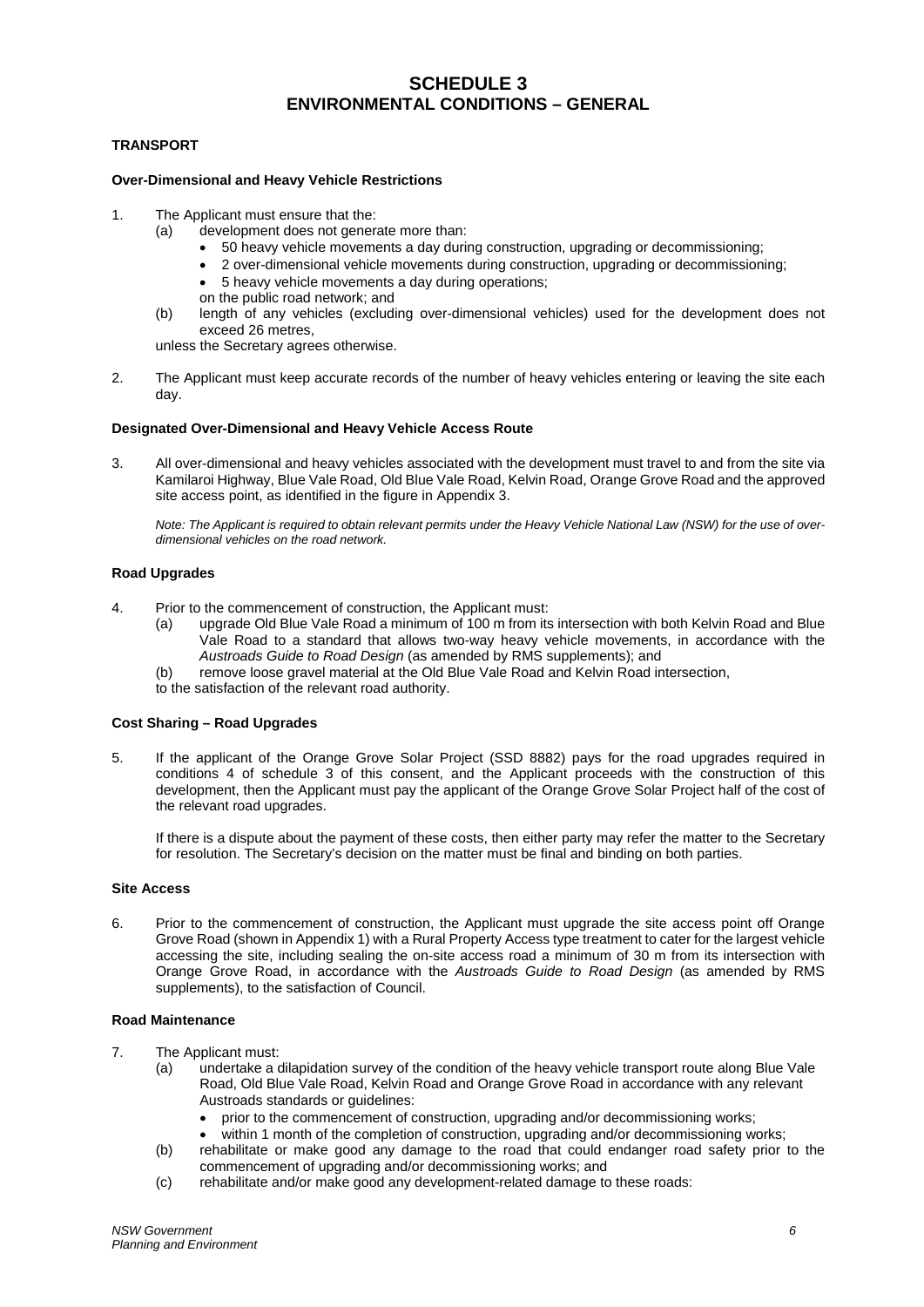- identified during the carrying out of construction, upgrading and/or decommissioning works (if this damage could endanger road safety) as soon as possible after the damage is identified, but within 7 days at the latest; and
- identified during any dilapidation survey carried out following the completion of construction, upgrading and/or decommissioning works within 2 months of the completion of the survey, unless the relevant road authority agrees otherwise,

to the satisfaction of the relevant road authority.

If the construction, upgrading and/or decommissioning of the development is to be staged, the obligations in this condition apply to each stage of the construction, upgrading and/or decommissioning.

If there is a dispute about the scope of any remedial works or the implementation of these works, then either party may refer the matter to the Secretary for resolution.

# **Operating Conditions**

- 8. The Applicant must ensure:
	- (a) the internal roads are constructed as all-weather roads;
	- (b) there is sufficient parking on site for all vehicles, and no parking occurs on the public road network in the vicinity of the site;
	- (c) the capacity of the existing roadside drainage network is not reduced;
	- (d) all vehicles are loaded and unloaded on site, and enter and leave the site in a forward direction; and
	- (e) development-related vehicles leaving the site are in a clean condition and do not result in dirt being tracked onto the public road network.

#### **Traffic Management Plan**

- 9. Prior to the commencement of construction, the Applicant must prepare a Traffic Management Plan for the development in consultation with RMS and Council, and to the satisfaction of the Secretary. This plan must include:<br>(a) c
	- details of the transport route/s to be used for all development-related traffic, including the location of access points;
	- (b) details of the measures that would be implemented to minimise traffic safety issues and disruption to local users of the transport route/s during construction, upgrading and/or decommissioning works, including:
		- the movement of vehicles on the local road network within the site;
		- temporary traffic controls, including detours and signage;
		- notifying the local community about project-related traffic impacts;
		- procedures for receiving and addressing complaints from the community about developmentrelated traffic;
		- minimising potential for conflict with school buses and other motorists as far as practicable;
		- scheduling of haulage vehicle movements to minimise convoy length or platoons;
		- responding to local climate conditions that may affect road safety such as fog, dust, wet weather;
		- responding to any emergency repair or maintenance requirements;
		- a traffic management system for managing over-dimensional vehicles; and
	- (c) a driver's code of conduct that addresses:
		- travelling speeds:
			- driver fatigue;
			- procedures to ensure that drivers adhere to the designated transport route/s; and
			- procedures to ensure that drivers implement safe driving practices;
	- (d) a program to ensure drivers working on the development receive suitable training on the code of conduct and any other relevant obligations under the Traffic Management Plan; and
	- (e) a flood response plan detailing procedures and options for safe access to and from the site in the event of flooding.

Following the Secretary's approval, the Applicant must implement the Traffic Management Plan.

# <span id="page-6-0"></span>**LANDSCAPING**

# **Vegetation Buffer**

- 10. The Applicant must establish and maintain a mature vegetation buffer (landscape screening) at the locations outlined in the figure in Appendix 1 to the satisfaction of the Secretary. This vegetation buffer must:
	- (a) be planted prior to the commencement of operations;<br>(b) be wholly contained in Lot 2 of the site (see Appendix
	- be wholly contained in Lot 2 of the site (see Appendix 5);
	- (c) consist of species that facilitate the best possible outcome in terms of screening the view of the solar panels and ancillary infrastructure on site from surrounding residences;
	- (d) be effective at screening views within 3 years of the commencement of construction; and
	- (e) be properly maintained with appropriate weed management.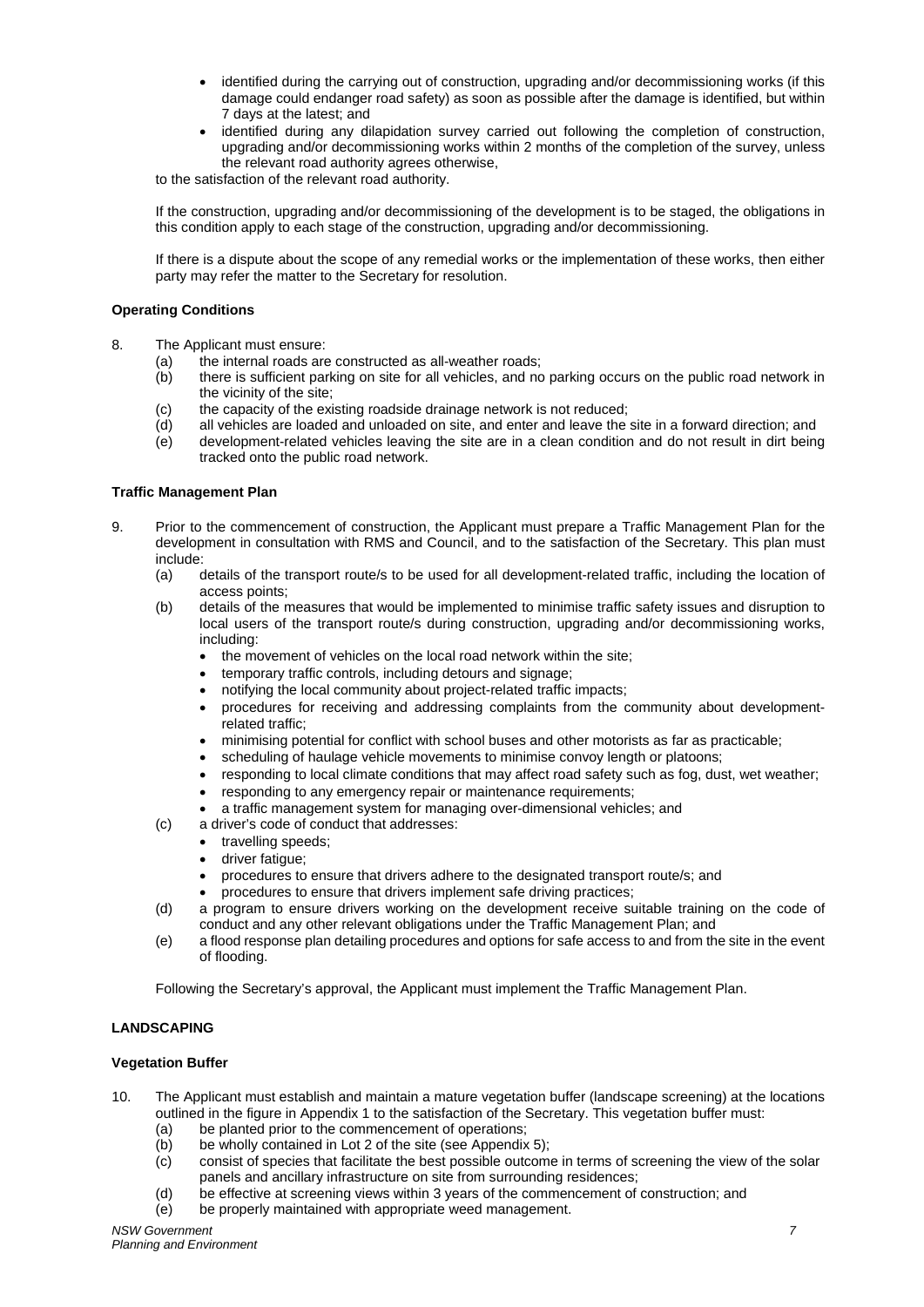#### **Landscaping Plan**

- 11. Prior to the commencement of construction, the Applicant must prepare a detailed Landscaping Plan for the development in consultation with Council and to the satisfaction of the Secretary. This plan must include:
	- (a) a description of measures that would be implemented to ensure that the vegetation buffer achieves the objectives of condition 10 (a)  $-$  (e) above;
	- (b) include a program to monitor and report on the effectiveness of these measures, including if additional locations for further landscape screening are required to achieve the objectives of Condition 10 (c) and (d) above; and
	- (c) include details of who would be responsible for monitoring, reviewing and implementing the plan; timeframes for completion of actions.

Following the Secretary's approval, the Applicant must implement the Landscaping Plan.

#### **Extension of Vegetation Buffer**

12. Within 3 years of the commencement of operations, the owner of residence VP1 may request the Applicant to extend the vegetation buffer on Lot 2 of the site (see condition 10 above and Appendix 5) to minimise the visual impacts of the development on the residence.

Within 3 months of receiving such a request in writing from the owner, the Applicant must:

- (a) update the approved Landscaping Plan for the development in consultation with the owner;<br>(b) ensure the updated plan:
- ensure the updated plan:
	- clearly identifies the extended vegetation buffer;
		- describes the measures that would be implemented to ensure the extended vegetation buffer meets the objectives in condition 10 (b), (c) and (e);
		- includes a program for the implementation of the extended vegetation buffer; and
- (c) submit the updated plan to the Secretary for approval.

Following the Secretary's approval, the Applicant must implement the updated Landscaping Plan.

*Note: To identify the location of residence VP1, see the figure in Appendix 1.*

#### <span id="page-7-0"></span>**LAND MANAGEMENT**

- 13. Following any construction or upgrading on the site, the Applicant must:
	- (a) restore the ground cover of the site as soon as practicable;<br>(b) maintain the ground cover with appropriate perennial speci-
	- (b) maintain the ground cover with appropriate perennial species; and (c) manage weeds within this ground cover.
	- manage weeds within this ground cover.

#### <span id="page-7-1"></span>**AMENITY**

#### **Construction, Upgrading and Decommissioning Hours**

- 14. The Applicant may only undertake construction, upgrading or decommissioning activities on site between:
	- (a)  $\overline{7}$  am to 6 pm Monday to Friday;<br>(b)  $\overline{8}$  am to 1 pm Saturdays: and
	- 8 am to 1 pm Saturdays; and
	- (c) at no time on Sundays and NSW public holidays.

unless the Secretary agrees otherwise.

The following construction, upgrading or decommissioning activities may be undertaken outside these hours without the approval of the Secretary:

- the delivery of materials as requested by the NSW Police Force or other authorities for safety reasons; or
- emergency work to avoid the loss of life, property and/or material harm to the environment.

#### **Noise**

15. The Applicant must minimise the noise generated by any construction, upgrading or decommissioning activities on site in accordance with the best practice requirements outlined in the *Interim Construction Noise Guideline* (DECC, 2009), or its latest version.

#### **Dust**

16. The Applicant must minimise the dust generated by the development.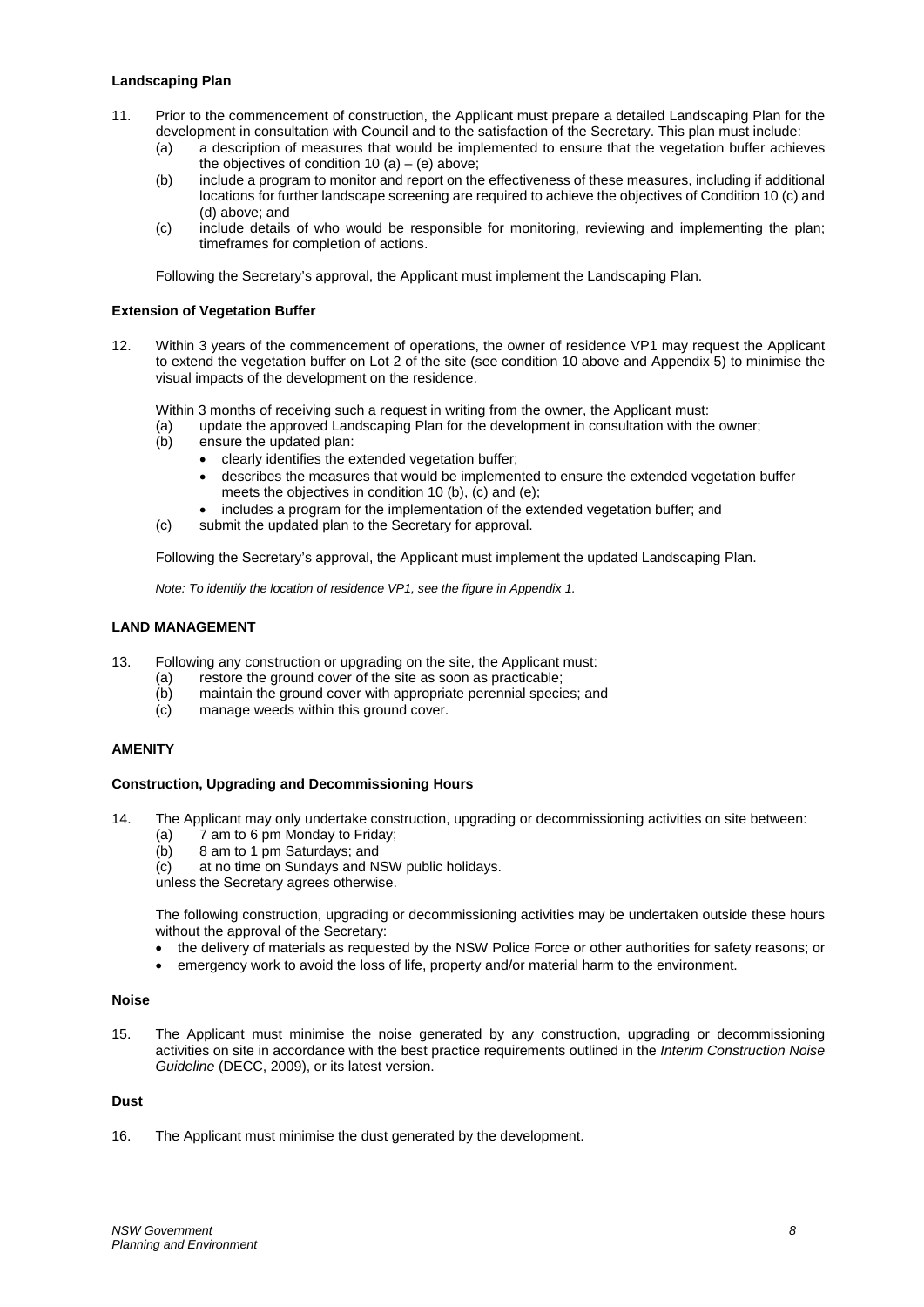## **Visual**

- 17. The Applicant must:
	- (a) minimise the off-site visual impacts of the development, including the potential for any glare or reflection;
	- (b) ensure the visual appearance of all ancillary infrastructure (including paint colours) blends in as far as possible with the surrounding landscape; and
	- (c) not mount any advertising signs or logos on site, except where this is required for identification or safety purposes.

# **Lighting**

- 18. The Applicant must:
	- (a) minimise the off-site lighting impacts of the development;
	- (b) ensure that all external lighting associated with the development;
		- is installed as low intensity lighting (except where required for safety or emergency purposes);
		- does not shine above the horizontal;
		- complies with *Australian Standard AS4282 (INT) 1997 – Control of Obtrusive Effects of Outdoor Lighting*, or its latest version.

# <span id="page-8-0"></span>**HERITAGE**

19. Prior to the commencement of construction, the Applicant must undertake consultation with Aboriginal stakeholders, in accordance with the *Code of Practice for Archaeological Investigation of Aboriginal Objects in NSW* (DECCW, 2010), or its latest version.

## **Discovery of Human Remains**

20. If human remains are discovered on site, then all work surrounding the area must cease, and the area must be secured. The Applicant must notify the NSW Police and OEH as soon as possible following the discovery, and work must not recommence in the area until this is authorised by OEH.

## **Chance Finds Protocol**

21. Prior to the commencement of construction, the Applicant must prepare a Chance Finds Protocol for the development in consultation with the Aboriginal stakeholders, and to the satisfaction of OEH.

Following OEH's approval, the Applicant must implement the Chance Finds Protocol.

#### <span id="page-8-1"></span>**SOIL & WATER**

#### **Flood Management**

- 22. Unless the Secretary agrees otherwise, the Applicant must:
	- (a) design and construct the site perimeter security fencing with drop-down fencing at the locations outlined in the figure in Appendix 4; and
	- (b) ensure that the development operates in accordance with the:
		- *Draft Floodplain Management Plan for the Upper Namoi Valley Floodplain 2016,* or its latest version; and
		- *Carroll to Boggabri Floodplain Management Plan*.

#### **Operating Conditions**

- 23. The Applicant must:
	- (a) minimise the siting of solar panels and ancillary infrastructure within watercourses in the approved development footprint;
	- (b) minimise any soil erosion associated with the construction, upgrading or decommissioning of the development in accordance with the relevant requirements in the *Managing Urban Stormwater: Soils and Construction* (Landcom, 2004) manual, or its latest version;
	- (c) ensure the solar panels and ancillary infrastructure are designed, constructed and maintained to avoid causing any erosion on site; and
	- (d) ensure all works (including watercourse crossings) are undertaken in accordance with the:
		- Guidelines for Controlled Activities on Waterfront Land (2012), or its latest version; and
			- *Why Do Fish Need to Cross the Road? Fish Passage Requirements for Waterway Crossings* (2004), or its latest version,

unless otherwise agreed by DoI – L&W.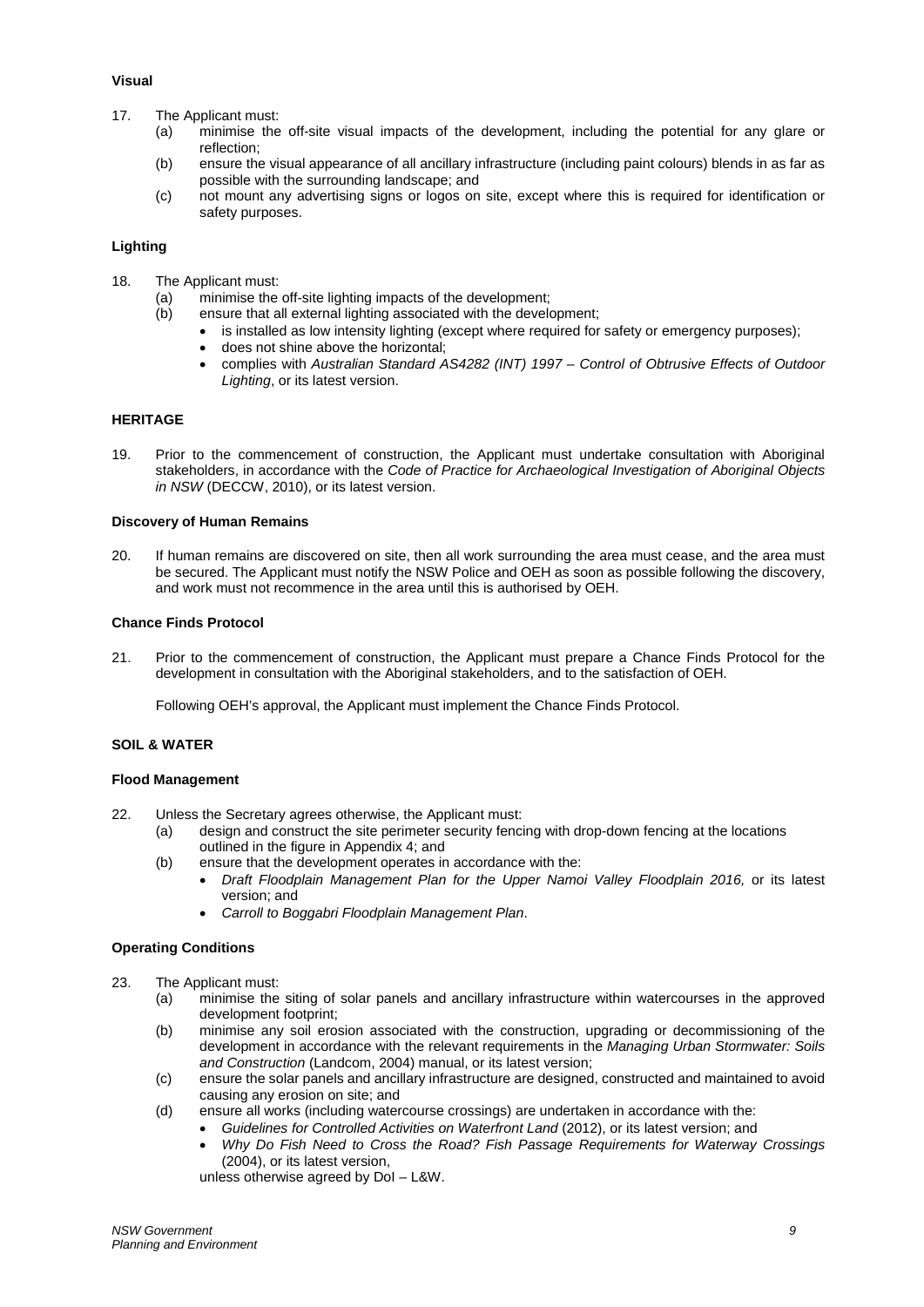#### **Water Management Plan**

- 24. Prior to the commencement of construction, the Applicant must prepare a Water Management Plan for the development in consultation with DoI – L&W, and to the satisfaction of the Secretary. This plan must include:
	- (a) detailed baseline data on hydrology across the downstream drainage system in the Carroll to Boggabri Floodplain;
	- (b) detailed plans, including design objectives and performance criteria for the site perimeter security fencing;
	- (c) a program to monitor and assess the impact of the development during flood events;<br>(d) reporting procedures for the results of the monitoring program: and
	- (d) reporting procedures for the results of the monitoring program; and (e) a plan to respond to any exceedances of the performance criter
	- a plan to respond to any exceedances of the performance criteria and mitigate and/or offset any adverse surface water impacts of the development.

Following the Secretary's approval, the Applicant must implement the Water Management Plan.

#### **Water Supply**

25. The Applicant must ensure that it has sufficient water for all stages of the development, and if necessary, adjust the scale of the development to match its available water supply.

*Note: Under the Water Act 1912 and/or the Water Management Act 2000, the Applicant is required to obtain the necessary water licences for the development.*

# **Water Pollution**

26. The Applicant must ensure that the development does not cause any water pollution, as defined under Section 120 of the POEO Act.

*Note: Section 120 of the POEO Act makes it an offence to pollute any waters.*

#### <span id="page-9-0"></span>**HAZARDS**

# **Operating Conditions**

- 27. The Applicant must:
	- (a) minimise the fire risks of the development;
	- (b) ensure that:
		- there is a defendable space of at least 10 metres around the perimeter of the solar array area that permits unobstructed vehicle access;
		- the defendable space and solar array areas is managed as an Asset Protection Zone;
		- the development complies with the relevant asset protection requirements in the RFS's *Planning for Bushfire Protection 2006* (or equivalent) and *Standards for Asset Protection Zones*;
		- the Asset Protection Zone for the development is wholly contained in Lot 2 of the site (see Appendix 5);
		- the development is suitably equipped to respond to any fires on site including provision of a 20,000 litre water supply tank fitted with a 65mm Storz fitting located adjacent to the internal access road;
	- (c) assist the RFS and emergency services as much as practicable if there is a fire in the vicinity of the site; and
	- (d) notify the relevant local emergency management committee following construction of the development, and prior to the commencement of operations.

#### **Storage and Handling of Dangerous Goods**

- 28. The Applicant must:
	- (a) store and handle all dangerous or hazardous materials on site in accordance with *Australian Standard AS1940-2004: The storage and handling of flammable and combustible liquids*, or its latest version;
	- (b) ensure the substation is suitably bunded; and
	- (c) minimise any spills of dangerous goods and hazardous materials and clean up any spills as soon as possible after they occur.

#### **Fire Management and Emergency Response Plan**

29. Prior to the commencement of operations, the Applicant must prepare a Fire Management and Emergency Response Plan for the development in consultation with the RFS and Fire & Rescue NSW. This plan must identify the fire risks and controls of the development, and the procedures that would be implemented if there is a fire on site or in the vicinity of the site. Two copies of the plan must be kept on site in a prominent position adjacent to the site entry point at all times.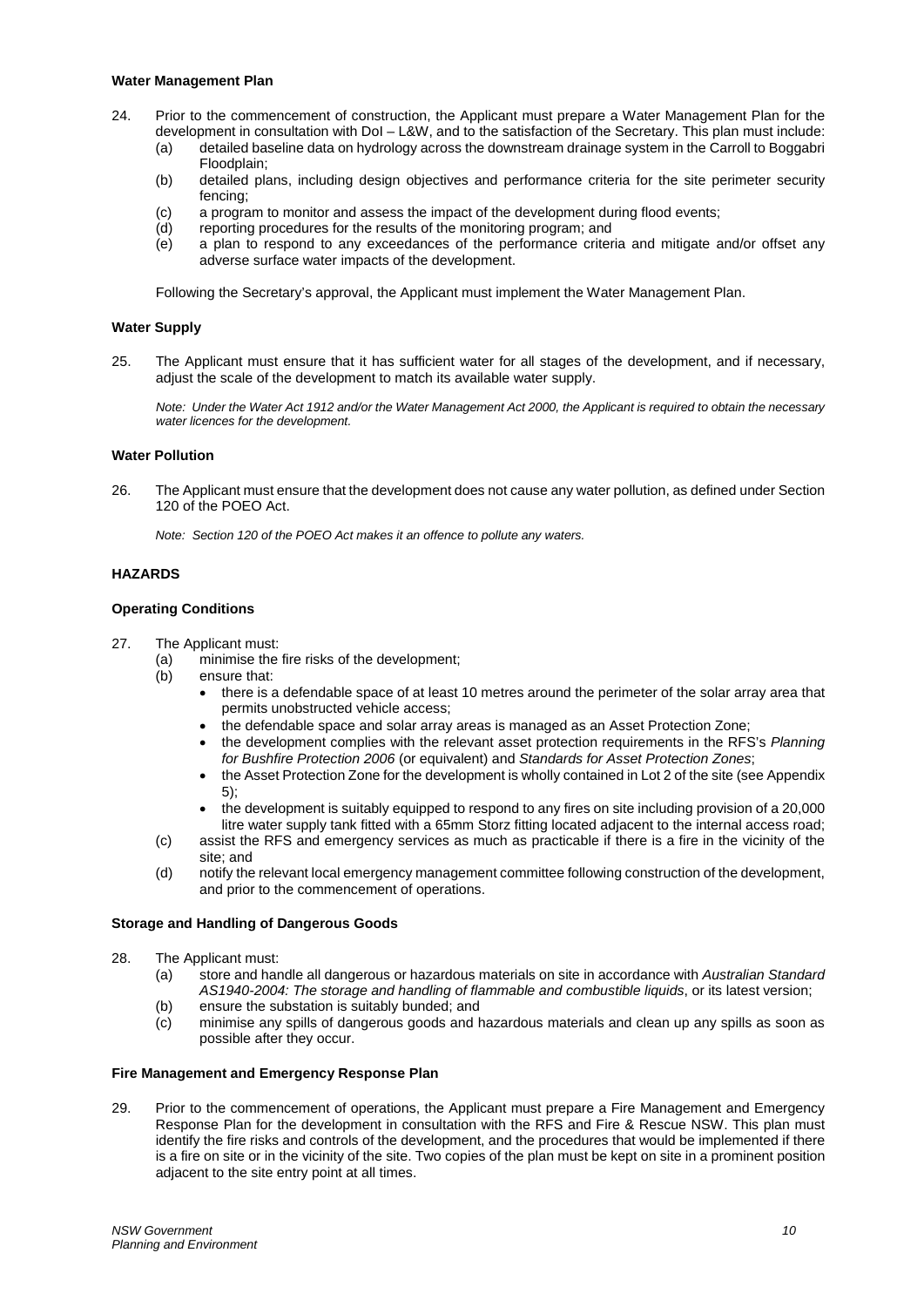# <span id="page-10-0"></span>**WASTE**

- 30. The Applicant must:
	- (a) minimise the waste generated by the development in accordance with the EPA's waste hierarchy objectives of avoidance, resource recovery and disposal;
	- (b) classify all waste generated on site in accordance with the EPA's *Waste Classification Guidelines 2014* (or its latest version);
	- (c) store and handle all waste on site in accordance with its classification;
	- (d) not receive or dispose of any waste on site; and<br>(e) remove all waste from the site as soon as practic
	- remove all waste from the site as soon as practicable, and ensure it is sent to an appropriately licensed waste facility for disposal.

# <span id="page-10-1"></span>**DECOMISSIONING & REHABILITATION**

31. Within 18 months of the cessation of operations, unless the Secretary agrees otherwise, the Applicant must decommission the development and rehabilitate the site to the satisfaction of the Secretary. This rehabilitation must comply with the objectives in Table 2.

| Table 2: Rehabilitation Objectives |                                                                                                                                                           |  |  |
|------------------------------------|-----------------------------------------------------------------------------------------------------------------------------------------------------------|--|--|
| <b>Feature</b>                     | <b>Objective</b>                                                                                                                                          |  |  |
| <b>Site</b>                        | Safe, stable and non-polluting<br>Minimise the visual impact of any above ground ancillary<br>infrastructure agreed to be retained for an alternative use |  |  |
| Solar farm infrastructure          | • To be decommissioned and removed, unless the Secretary agrees                                                                                           |  |  |

|     | Land use  | • Restore land capability to pre-existing agricultural use                                                                                                                                                    |
|-----|-----------|---------------------------------------------------------------------------------------------------------------------------------------------------------------------------------------------------------------|
|     | Community | • Ensure public safety                                                                                                                                                                                        |
| 32. |           | Within 3 years of commencement of operations, the Applicant must prepare a Decommissioning &<br>Rehabilitation Plan for the development which shall be reviewed 2 years prior to the cessation of operations, |

otherwise

- to the satisfaction of the Secretary. This plan must:
- (a) include detailed completion criteria for evaluating compliance with the rehabilitation objectives in Table 2 above;
- (b) describe the measures that would be implemented to:
	- decommission the development and rehabilitate the site in accordance with the rehabilitation objectives in Table 2 above and the associated completion criteria;
	- minimise the waste generated by the decommissioning of the development in accordance with the obligations in condition 30 above; and
- (c) include a program to monitor and report on the implementation of these measures against the detailed completion criteria.

The Applicant must decommission and rehabilitate the site in accordance with the approved Decommissioning & Rehabilitation Plan.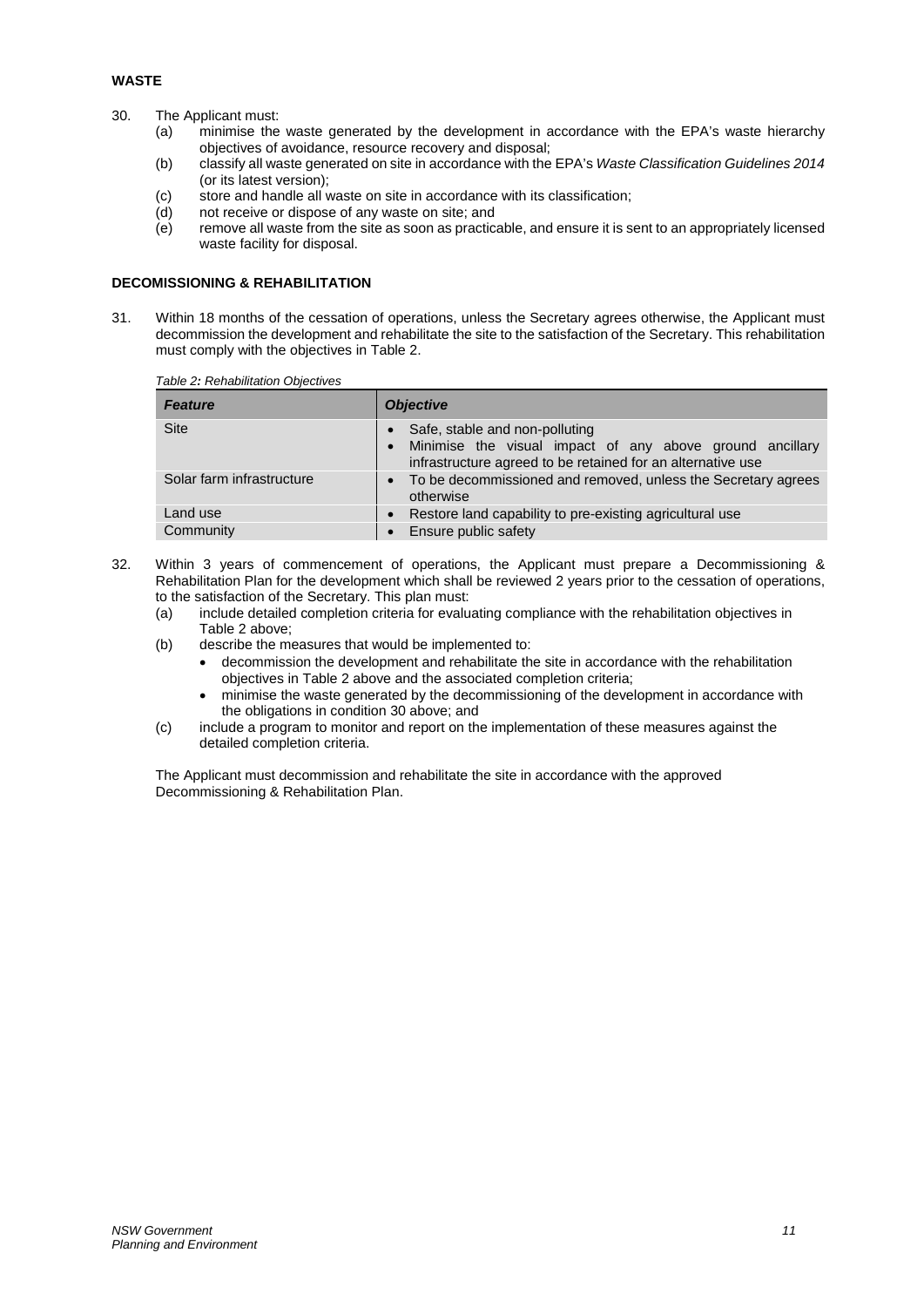# **SCHEDULE 4 ENVIRONMENTAL MANAGEMENT, REPORTING AND AUDITING**

## <span id="page-11-1"></span><span id="page-11-0"></span>**ENVIRONMENTAL MANAGEMENT**

## **Environmental Management Strategy**

- 1. Prior to the commencement of construction, the Applicant must prepare an Environmental Management Strategy for the development to the satisfaction of the Secretary. This strategy must:
	- (a) provide the strategic framework for environmental management of the development;<br>(b) identify the statutory approvals that apply to the development;
	- (b) identify the statutory approvals that apply to the development;<br>(c) describe the role, responsibility, authority and accountability
	- describe the role, responsibility, authority and accountability of all key personnel involved in the environmental management of the development;
	- (d) describe the procedures that would be implemented to:
		- keep the local community and relevant agencies informed about the operation and environmental performance of the development;
		- receive, handle, respond to, and record complaints;
		- resolve any disputes that may arise;
		- respond to any non-compliance;
		- respond to emergencies; and
	- (e) include:
		- references to any plans approved under the conditions of this consent; and
		- a clear plan depicting all the monitoring to be carried out in relation to the development.

Following the Secretary's approval, the Applicant must implement the Environmental Management Strategy.

#### **Revision of Strategies, Plans and Programs**

- 2. The Applicant must:
	- (a) update the strategies, plans or programs required under this consent to the satisfaction of the Secretary prior to carrying out any upgrading or decommissioning activities on site; and
	- (b) review and, if necessary, revise the strategies, plans or programs required under this consent to the satisfaction of the Secretary within 1 month of the:
		- submission of an incident report under condition 4 of Schedule 4;
		- submission of an audit report under condition 7 of Schedule 4; or
		- any modification to the conditions of this consent.

#### **Updating and Staging of Strategies, Plans or Programs**

3. With the approval of the Secretary, the Applicant may submit any strategy, plan or program required by this consent on a progressive basis.

To ensure the strategies, plans or programs under the conditions of this consent are updated on a regular basis, the Applicant may at any time submit revised strategies, plans or programs to the Secretary for approval.

With the agreement of the Secretary, the Applicant may prepare any revised strategy, plan or program without undertaking consultation with all the parties referred to under the relevant condition of this consent.

*Notes:*

- *While any strategy, plan or program may be submitted on a progressive basis, the Applicant must ensure that all development being carried out on site is covered by suitable strategies, plans or programs at all times.*
- *If the submission of any strategy, plan or program is to be staged, then the relevant strategy, plan or program must clearly describe the specific stage to which the strategy, plan or program applies, the relationship of this stage to any future stages, and the trigger for updating the strategy, plan or program.*

# <span id="page-11-2"></span>**INCIDENT NOTIFICATION**

4. The Department must be notified in writing to compliance@planning.nsw.gov.au immediately after the Applicant becomes aware of an incident. The notification must identify the development (including the development application number and the name of the development if it has one), and set out the location and nature of the incident.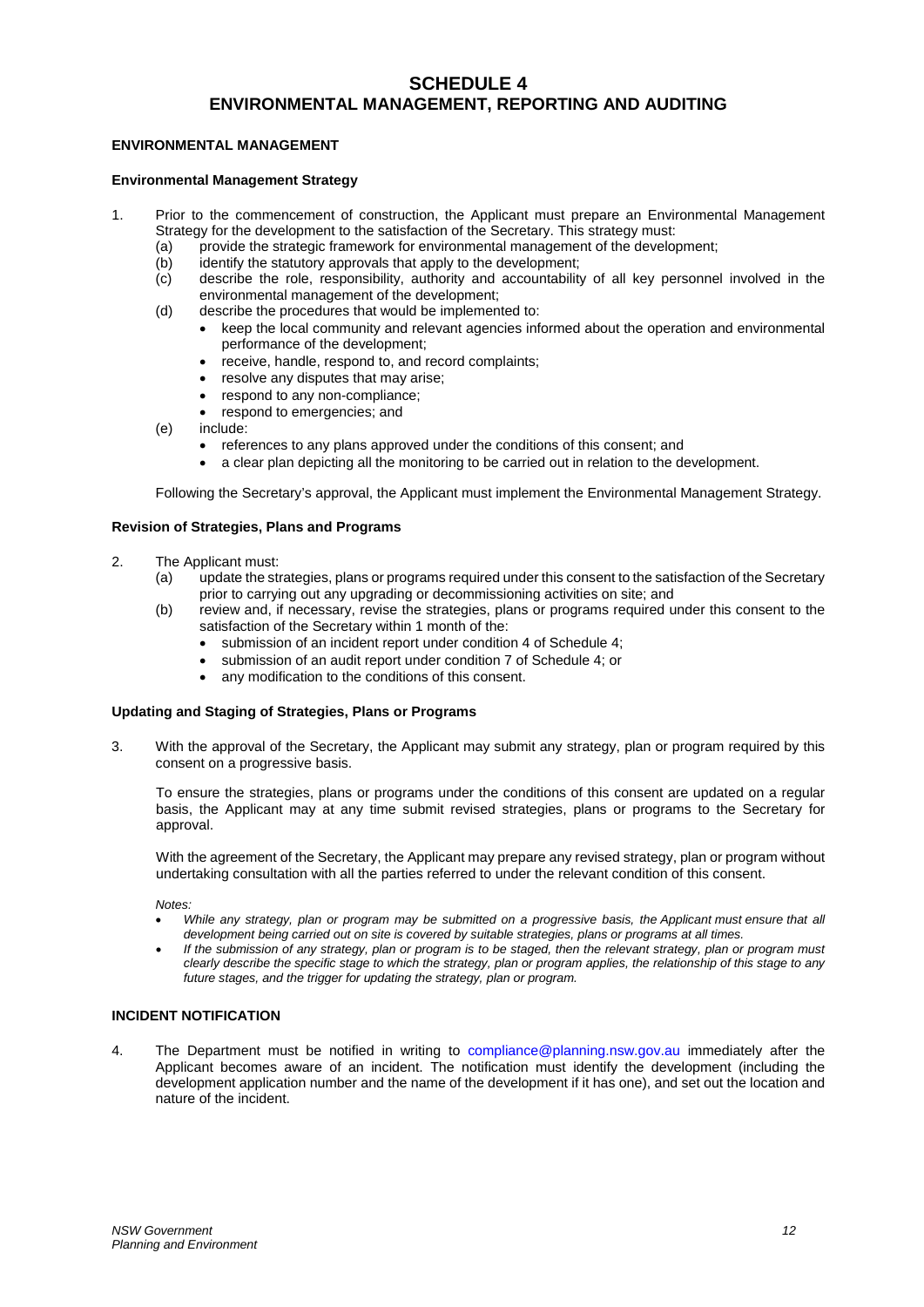# <span id="page-12-0"></span>**NON-COMPLIANCE NOTIFICATION**

5. The Department must be notified in writing to compliance@planning.nsw.gov.au within 7 days after the Applicant becomes aware of any non-compliance with the conditions of this consent. The notification must identify the development and the application number for it, set out the condition of consent that the development is non-compliant with, the way in which it does not comply and the reasons for the noncompliance (if known) and what actions have been done, or will be, undertaken to address the noncompliance.

#### **Compliance Reporting**

6. The Applicant must provide regular compliance reporting to the Department on the development in accordance with the Department's *Compliance Reporting Post Approval Requirements* (2018), or its latest version.

## <span id="page-12-1"></span>**INDEPENDENT ENVIRONMENTAL AUDIT**

- 7. Within 6 months of the commencement of construction, or as directed by the Secretary, the Applicant must commission and pay the full cost of an Independent Environmental Audit of the development. The audit must:
	- (a) be prepared in accordance with the relevant *Independent Audit Post Approval Requirements* (DPE  $2018$
	- (b) be led and conducted by a suitably qualified, experienced and independent team of experts whose appointment has been endorsed by the Secretary;
	- (c) be carried out in consultation with the relevant agencies;
	- (d) assess whether the development complies with the relevant requirements in this consent, and any strategy, plan or program required under this consent; and
	- (e) recommend appropriate measures or actions to improve the environmental performance of the development and any strategy, plan or program required under this consent.

Within 3 months of commencing an Independent Environmental Audit, or unless otherwise agreed by the Secretary, a copy of the audit report must be submitted to the Secretary, and any other NSW agency that requests it, together with a response to any recommendations contained in the audit report, and a timetable for the implementation of the recommendations.

The recommendations of the Independent Environmental Audit must be implemented to the satisfaction of the Secretary.

#### <span id="page-12-2"></span>**ACCESS TO INFORMATION**

- 8. The Applicant must:
	- (a) make the following information publicly available on its website as relevant to the stage of the development:
		- the **EIS**:
		- the final layout plans for the development;
		- current statutory approvals for the development;
		- approved strategies, plans or programs required under the conditions of this consent;
		- the proposed staging plans for the development if the construction, operation or decommissioning of the development is to be staged;
		- compliance reports;
		- how complaints about the development can be made;
		- a complaints register:
		- any independent environmental audit, and the Applicant's response to the recommendations in any audit; and
		- any other matter required by the Secretary; and
	- (b) keep this information up to date.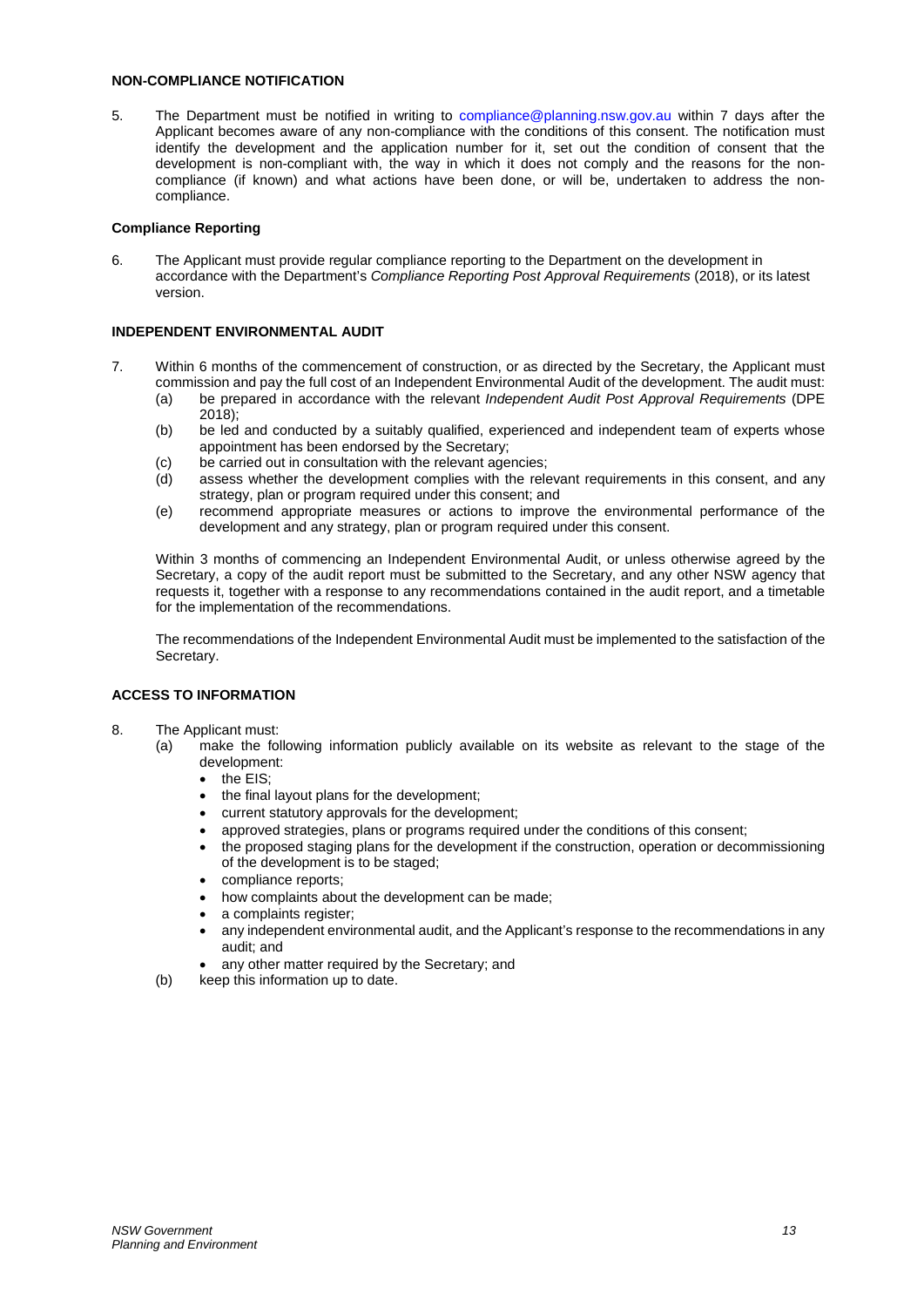# **APPENDIX 1: GENERAL LAYOUT OF DEVELOPMENT**

<span id="page-13-0"></span>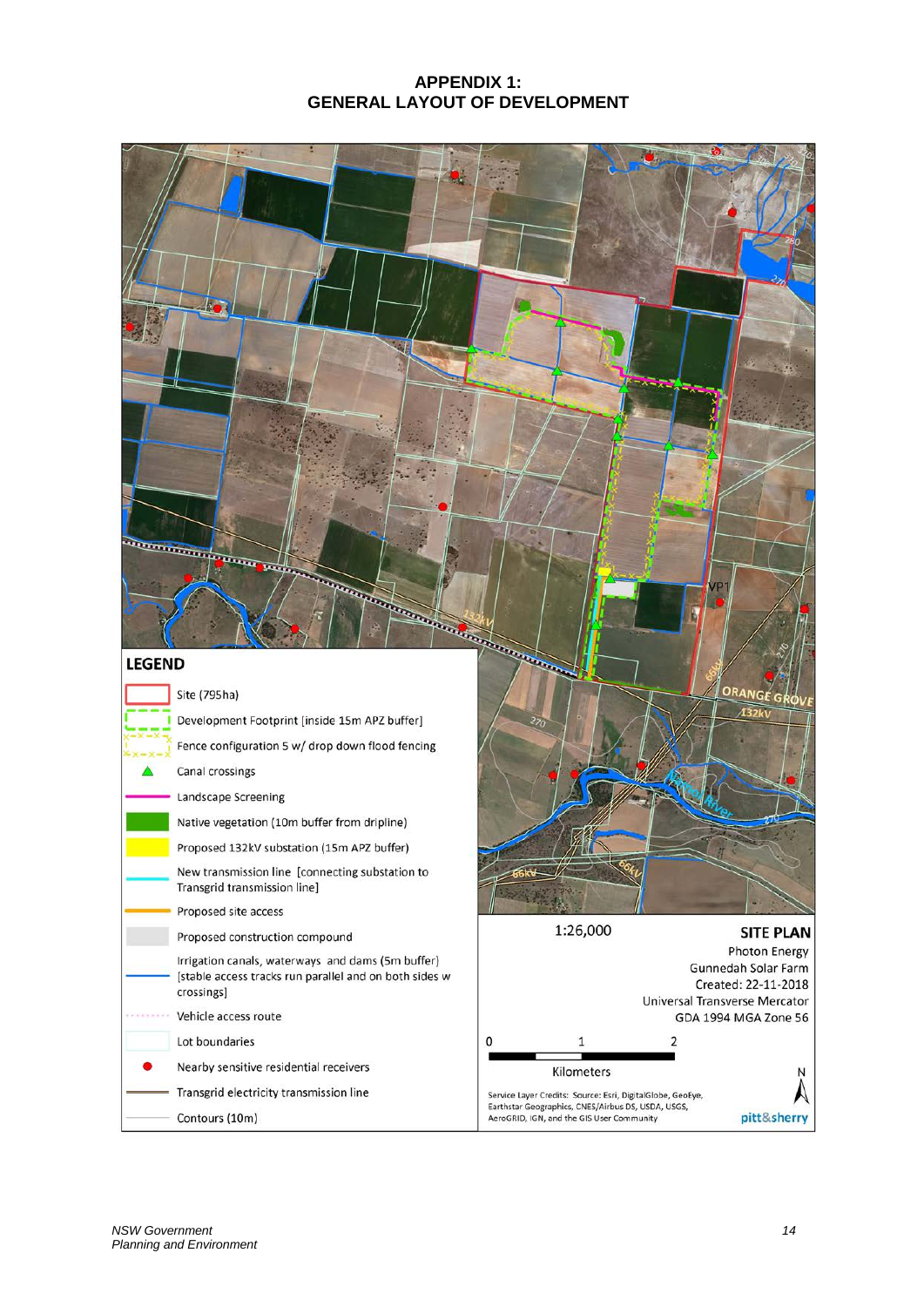# **APPENDIX 2: SCHEDULE OF LAND**

<span id="page-14-0"></span>

| <b>Lot Number</b> | Deposit Plan (DP) |
|-------------------|-------------------|
|                   | 1202625           |
| 153               | 754954            |
| 264               | 754954            |
| 2                 | 801762            |
| 151               | 754954            |
|                   | 186590            |

*Note: The site will also be taken to include any crown land and road reserves contained within the site.*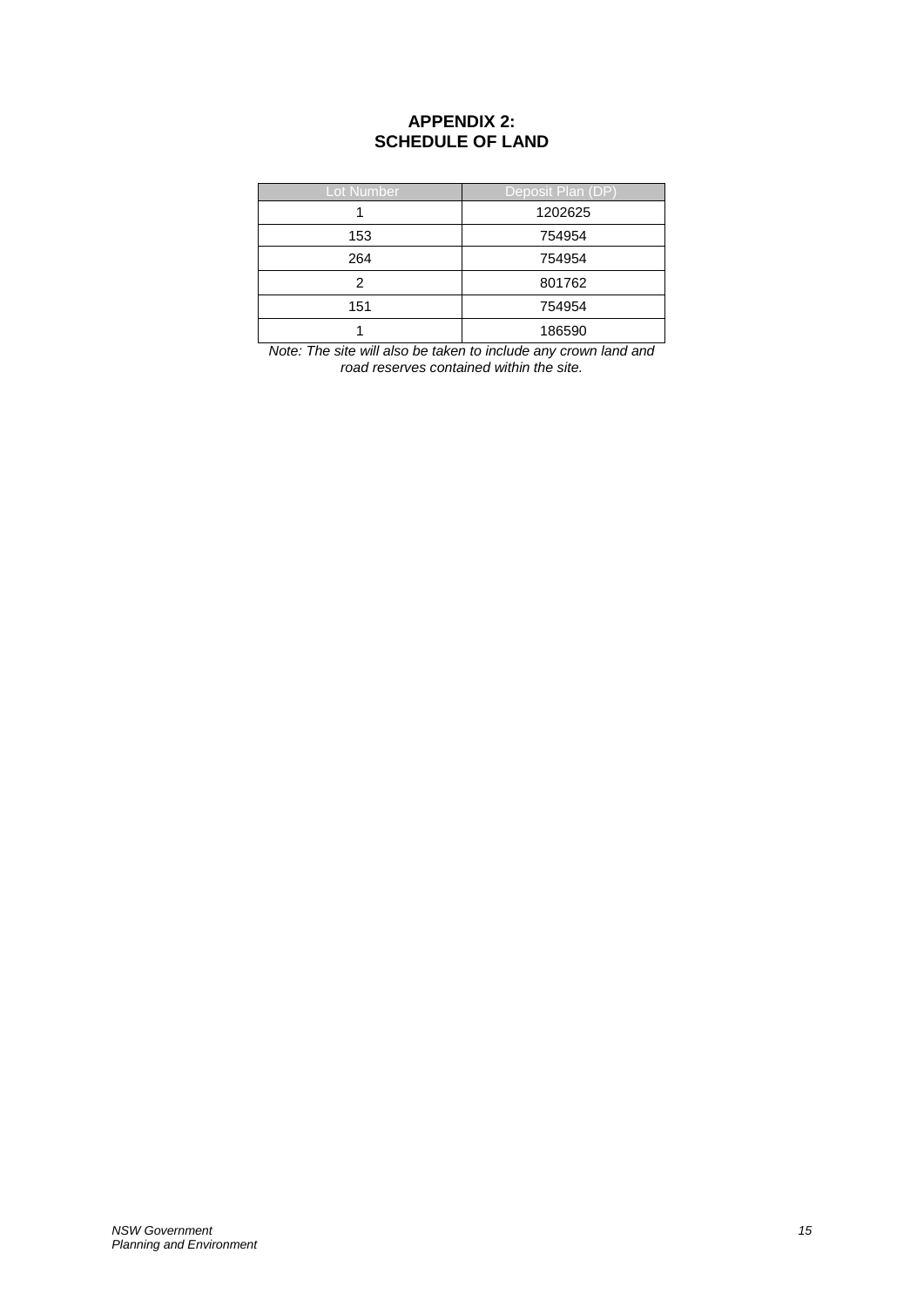<span id="page-15-0"></span>

**APPENDIX 3: OVER-DIMENSIONAL AND HEAVY VEHICLE ACCESS ROUTE RESTRICTIONS**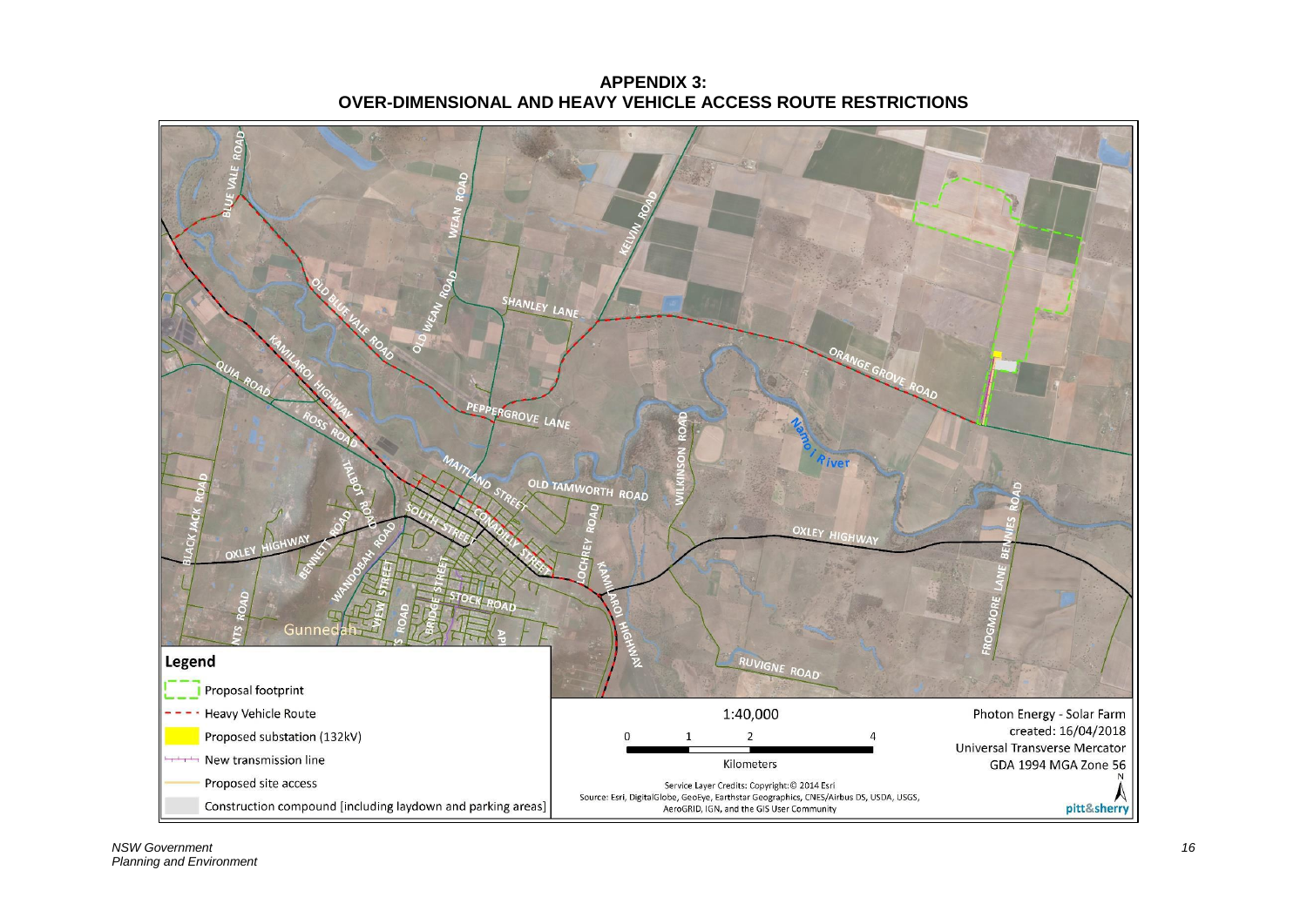# **APPENDIX 4: SITE PERIMETER SECURITY FENCING**

<span id="page-16-0"></span>